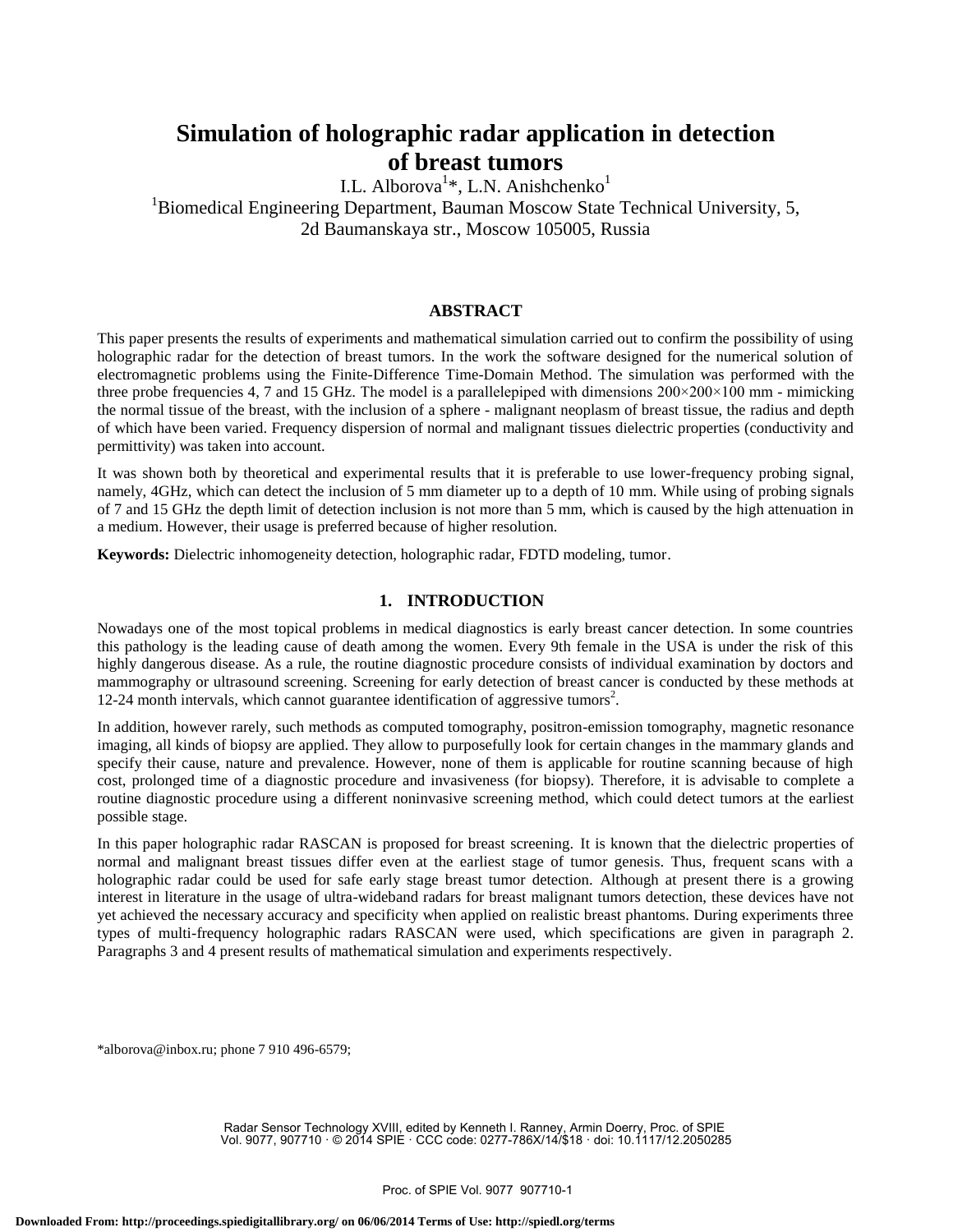# **2. APPARATUS AND METHODS**

During experiments three types of multi-frequency holographic radar RASCAN designed at Bauman Moscow State Technical University were compared: RASCAN-4/4000, RASCAN-5/7000, RASCAN-4/15000 with the frequency range 3.6 - 4.0 GHz 6.6-7.0 GHz and 14.6 to 15 GHz respectively. They operate at five probing frequencies and two types of polarization (transversal and parallel) and were intended for sounding of building constructions with the high resolution<sup>3</sup>.



Fig. 1. Radars used in the experiments

The radars had following technical characteristics<sup>5</sup>:

| Number of frequencies              | 5              |
|------------------------------------|----------------|
| Number of polarizations            | $\mathfrak{D}$ |
| Output power, W                    | < 10           |
| Consumed power from the source, mW | $\langle 3$    |
| Supply voltage, V:                 |                |
| from industrial network at 50 Hz   | 100-230        |
| from galvanic DC source            | 12             |
| Overall dimensions, mm:            |                |
| control unit                       | 157x63x200     |
| Sensor                             | 95x148x119     |
| Weight, kg                         | 1.9            |
| Productivity, $m^2/h$              | 4-6            |
|                                    |                |

In the work the software XFdtd<sup>6</sup> was used, which is designed for the numerical solution of electromagnetic problems using the Finite-Difference Time-Domain Method, which solves Maxwell's equations for the electric and magnetic fields.

# **3. FDTD MODELLING OF HOLOGRAPHIC RADAR**

In the used simulation environment the objects can be created in the graphical editor window using the built-figures, or imported from other systems of automated programming. The fragment of a breast was modeled as a parallelepiped with dimensions 200×200×100 mm. It is mimicking the normal tissue of the breast, with the inclusion of a sphere - malignant neoplasm of breast tissue.



Figure 2. The model geometry

The dielectric properties depend on the frequency of the probe. The following conductivity and relative permittivity were set for the model<sup>1</sup> (Table 1).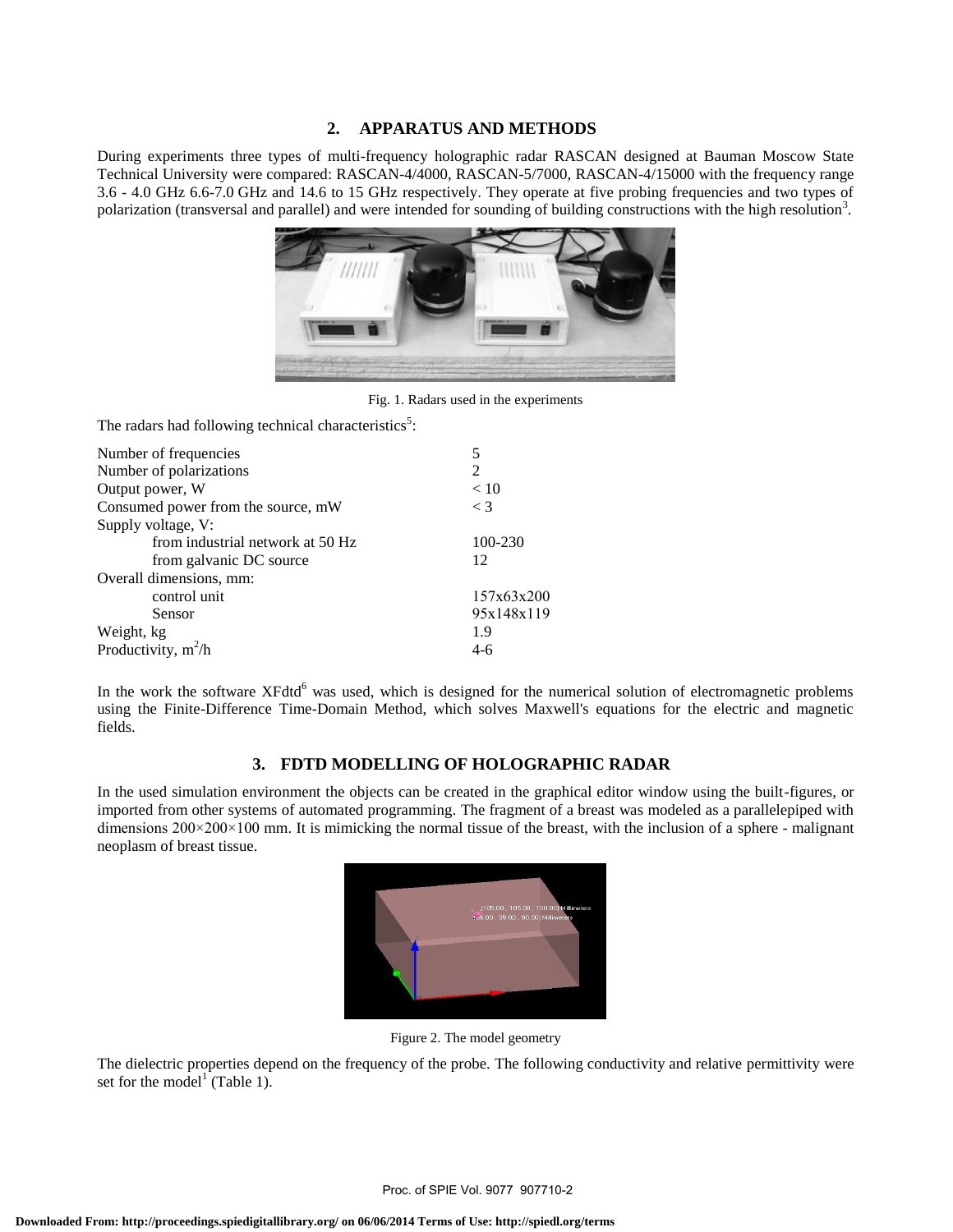|  | Table 1. Dielectric properties normal and malignant tissues <sup>1</sup> |
|--|--------------------------------------------------------------------------|
|  |                                                                          |

|                       | Normal tissue       |                       | Malignant tissue    |                       |
|-----------------------|---------------------|-----------------------|---------------------|-----------------------|
|                       | Conductivity [Sm/m] | Relative permittivity | Conductivity [Sm/m] | Relative permittivity |
| RASCAN-4/4000 (4GHz)  | 0.15                | 4.6                   |                     | 56                    |
| RASCAN-5/7000 (7 GHz) | 0.26                | 4.4                   |                     | 50.8                  |
| RASCAN-4/15000 (15    | 0.63                |                       |                     | 34                    |
| GHz)                  |                     |                       |                     |                       |

The cell size was selected of  $2x2x2$  mm, which obviously satisfies the conditions of the maximum size at a given frequencies. Outer-boundaries were set to be absorbing. The model was divided into 51 cells. Parameters of the scattered electromagnetic field were calculated at 12 points imitating receivers (17, 20, 22-29, 31, 34), (Fig. 3).



Figure 3. Location scheme points imitating receivers.

Outer-boundaries were set to be absorbing. For each receiver we calculated y-directed vector of electric field  $\dot{E}_y$ . Results of calculation its absolute values  $|\dot{E}_y|$  for each receiver are presented in the form of graphs in Fig.4 – 7. Fig.4 presents scattered  $|\dot{E}_y|$  values at points (1–51), Fig. 5 – 7 present scattered  $|\dot{E}_y|$  values at points (17, 20, 22 – 29,





Figure 4. Scattered  $|\dot{E}_y|$  values at 7GHz, inclusion size 5 mm and 2 mm under the surface.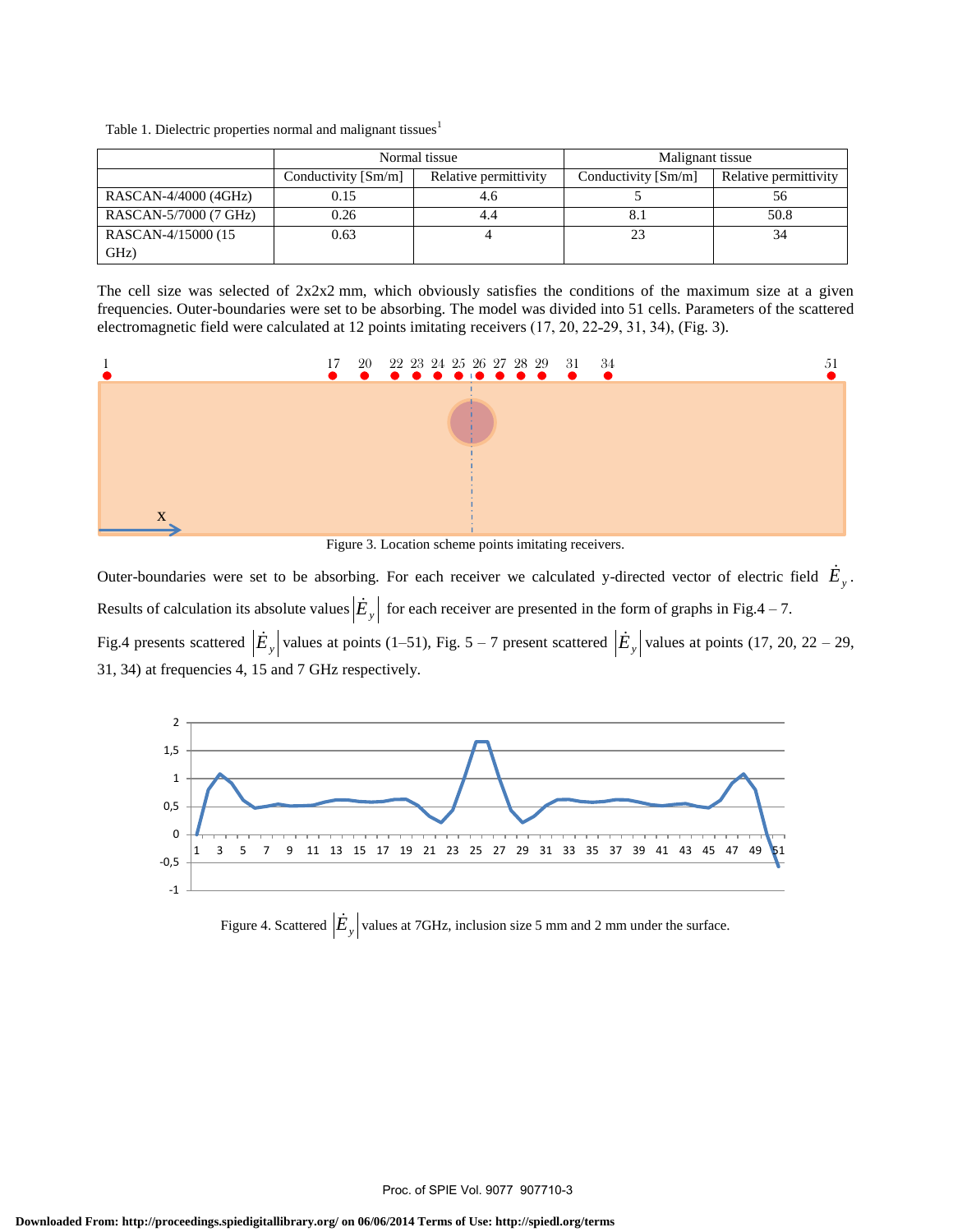

Figure 5. Scattered  $\left| \dot{E}_y \right|$  values at 4GHz, inclusion size 5 mm.



Figure 6. Scattered *Ey* values at 15GHz, inclusion size 10 mm.



Figure 7. Scattered  $|\dot{E}_y|$  values at 7GHz, inclusion size 5 mm.

From the viewpoint of optimum ratio resolution and penetration depth was selected range frequency 6.6-7.0 GHz. For this range simulation was conducted to detect sensitivity of the method to the variability of the dielectric properties of normal tissue. Conductivity and relative permittivity of normal tissue were varied (Fig.8 and Fig.9 respectively) for the following parameters of the model: inclusion size 5 mm and depth 2mm.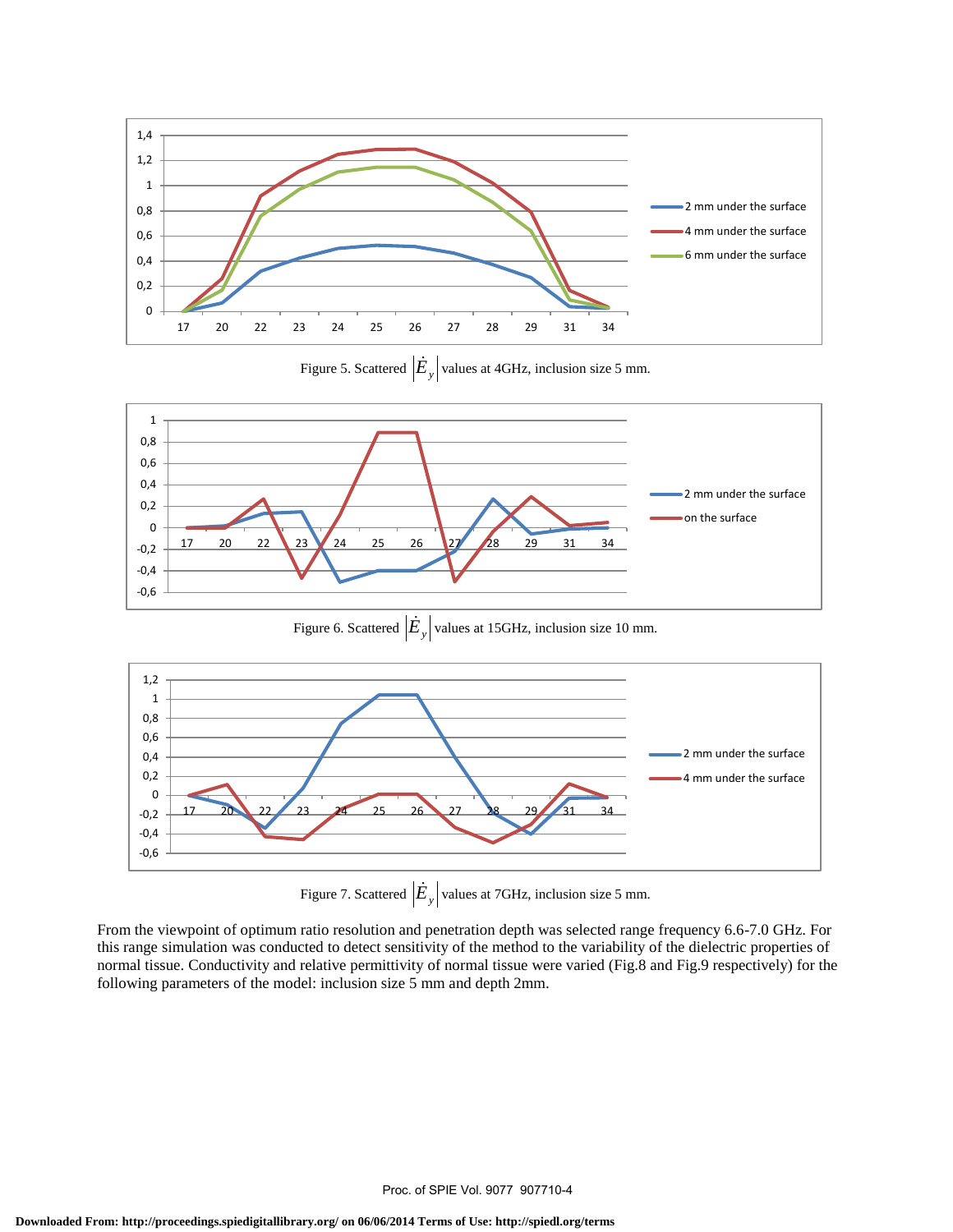

Figure 8. Scattered  $|\dot{E}_y|$  values at 7GHz, inclusion size 5 mm (the conductivity of normal tissue is varied).



Figure 9. Scattered  $|\dot{E}_y|$  values at 7GHz, inclusion size 5 mm (the relative permittivity of normal tissue is varied).

### **4. EXPERIMENTAL RESULTS**

The reflection of electromagnetic wave radiated by the radar takes place on the boundaries of objects with different dielectric properties. Therefore the device can detect tumors by presence of such re-scattered waves. To prove the fact several experiments were carried out on a special realistic phantom of a breast, which allows creating phantoms with different displacement of neoplasm (Fig.10). In the experimental phantom normal breast tissue was assumed by lard to have the same dielectric properties as adipose tissue (dielectric constant is about 4.4 and conductivity  $0.26 \text{ Sm/m [7]}$ )<sup>1</sup>. Neoplasm (dielectric constant is about 50.8 and conductivity 8.1 Sm/m [7]) <sup>1</sup> was modeled by pudding. The radar head was connected to a control unit and through it to a PC. After that, a scanning procedure was carried out by moving the radar over experimental model to cover the whole surface of the experimental model.



Figure 10. Photo of the experimental model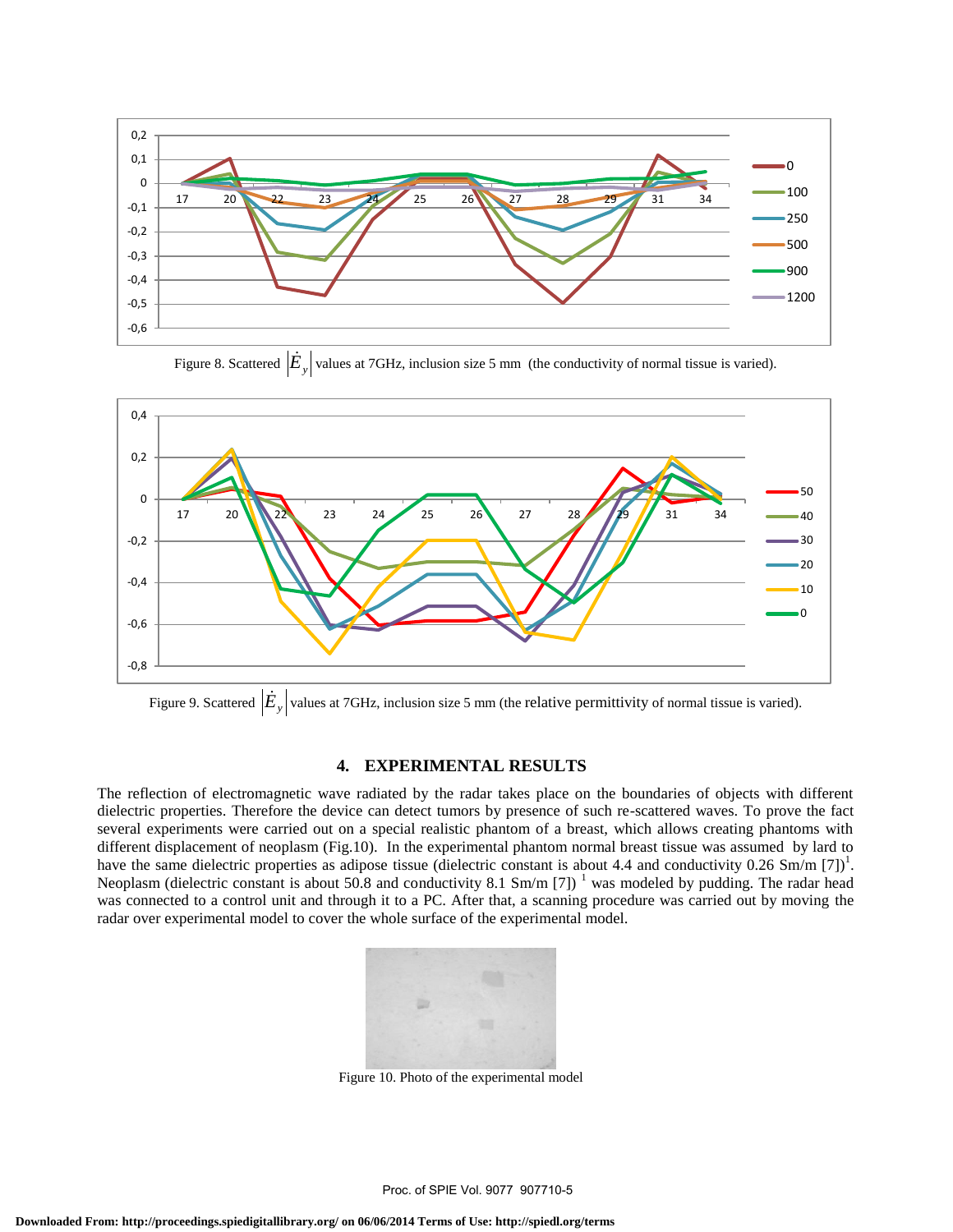To prove the fact several experiments were carried out on the proposed breast phantom, which is an easy-to-use experimental model of the breast.

The experiments were conducted using each of RASCAN models for the following configurations of the breast phantom:

- phantom without inclusion;
- phantom with inclusion on the surface;
- phantom with inclusion 1-2 mm under the surface;
- phantom with inclusion 5 mm under the surface;
- phantom with inclusion 10 mm under the surface;



Figure 11. Holographic image of the phantom with tumors on the surface (4 GHz)



Figure 12. Holographic image of the phantom with tumors 10 mm under the surface (4 GHz)



Figure 13. Holographic image of the phantom with tumors 5 mm under the surface (7 GHz)

Proc. of SPIE Vol. 9077 907710-6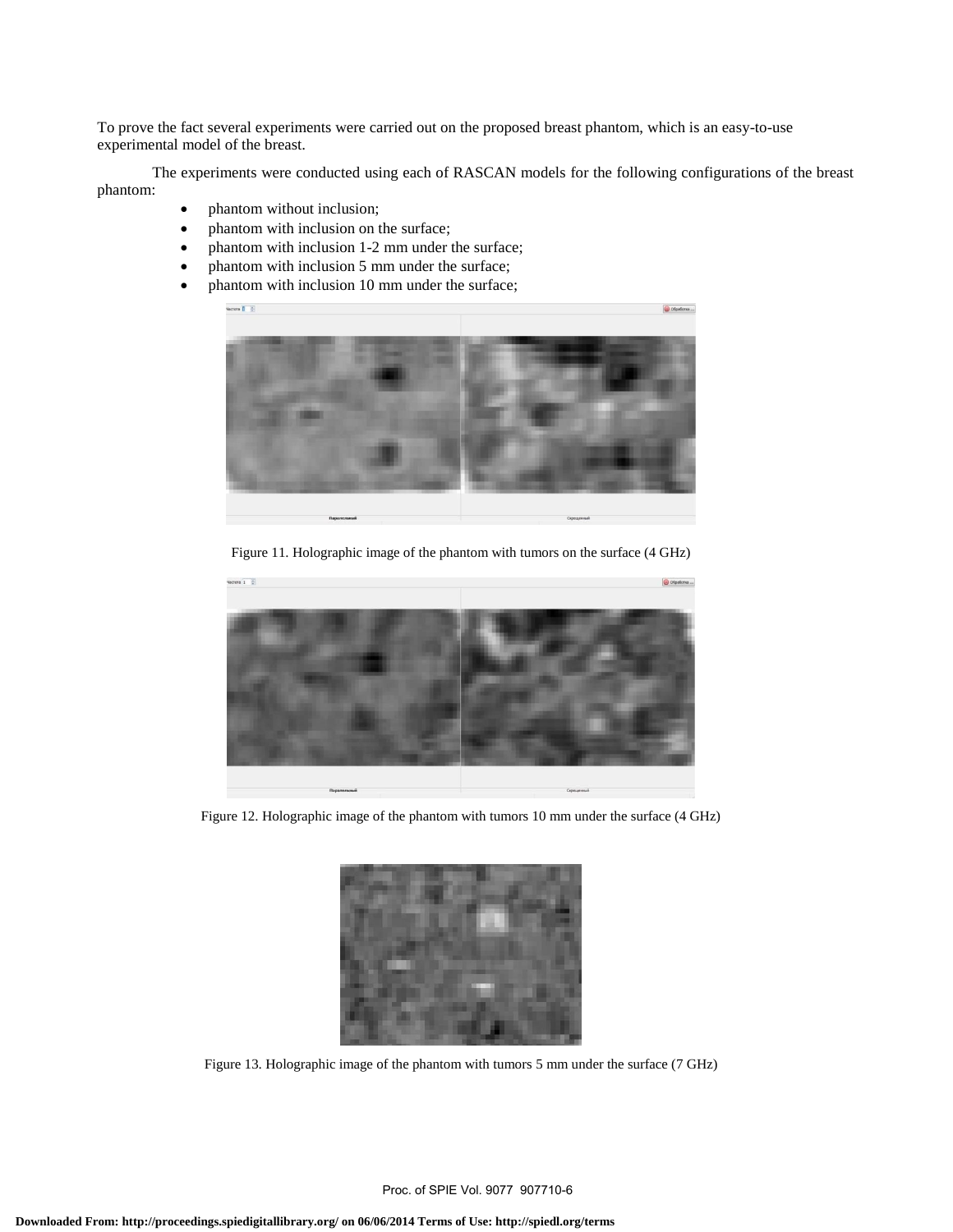

Figure 14. Holographic image of the phantom with tumors on the surface (15 GHz)



Figure 15. Holographic image of the phantom with the tumors 1-2 mm under the surface

(15 GHz)

## **5. CONCLUSION**

Experimental results showed that holographic radars RASCAN used in the experiments allow detection of dielectric inhomogeneity in biological tissues, e.g. tumor in normal breast tissue, due to significant differences in dielectric properties. It was found that holographic radars operating at 4, 7 and 15 GHz can detect a tumor at the depth of 10, 5 and 2 mm respectively. Such low values of depth are caused by non-uniformity of the material structure, which imitates the fatty tissue of the breast. By using the results obtained with the help of FDTD modeling following conclusions could be made. As expected from theoretical considerations it is preferred to use lower-frequency probing signal, namely, 4GHz, which can detect the inclusion of 5 mm diameter up to a depth of 10 mm. While using of probing signals of 7 and 15 GHz the depth limit of detection inclusion is not more than 5 mm, which is caused by the high attenuation in a medium. However, their use is preferred for higher resolution. In further work it is proposed to develop an algorithm that allows to subtract from the received signal the signal reflected from the surface of the model. This will increase the maximum depth on which the inclusions can be detected.

#### **ACKNOWLEDGEMENTS**

The study was supported by grants of Russian Foundation for Basic Research #13-07-00248A) and the grant of the President of Russian Federation (MK-889.2014.9). The authors of the paper would like to thank  $REMCOM^6$  for the use of trial version of XFdtd software for simulation and modeling purposes.